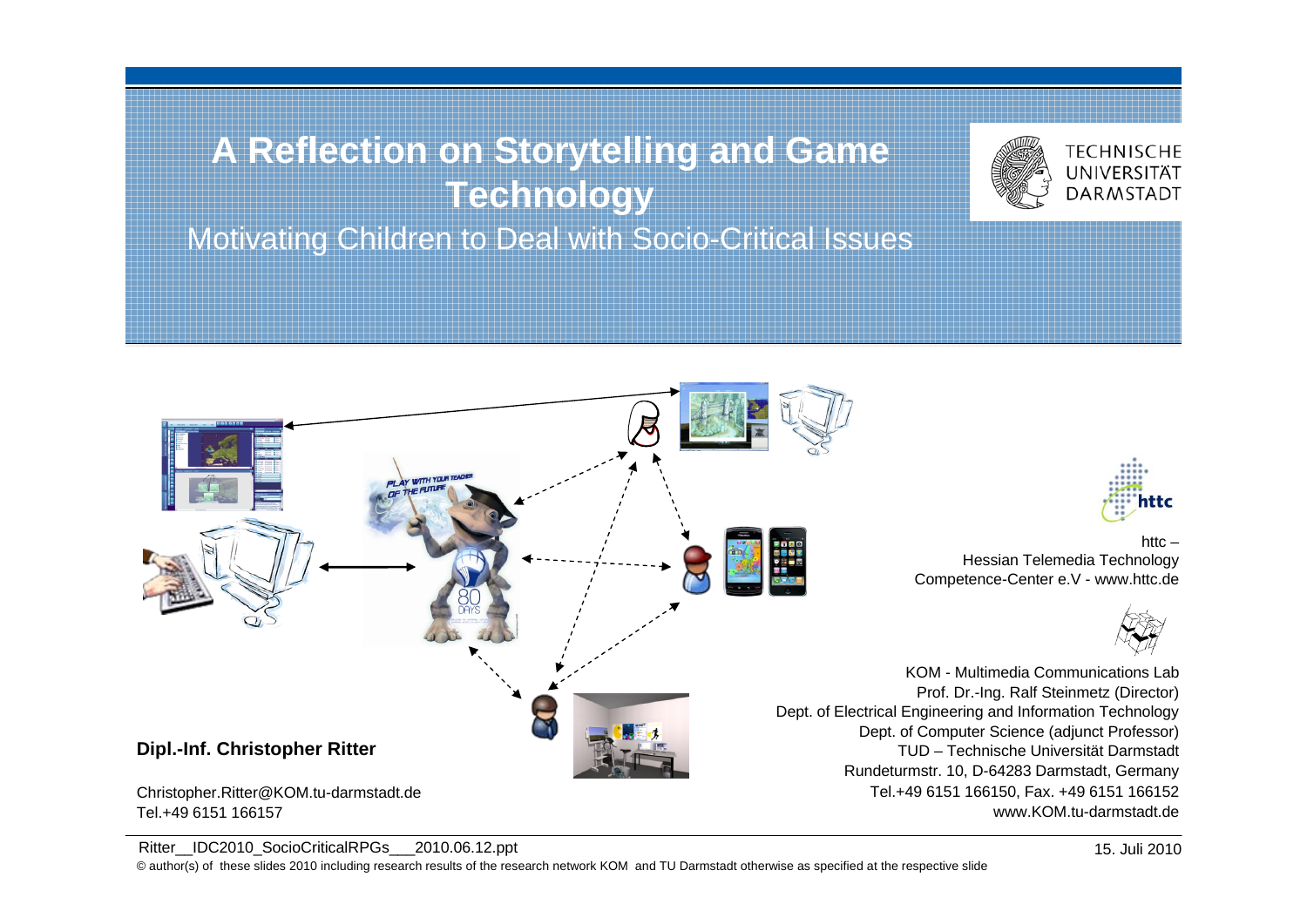### **Motivation – Persuasive Games**



- **Social (impact) games**
- **Politics, religion, climate, ..**
- **Informative purposes**
- **Increase awareness for social topics**



Global Conflicts: Palestine, Food Force, WHO logo! Wahlcity, ZDF Serious Games Interactive





![](_page_1_Picture_10.jpeg)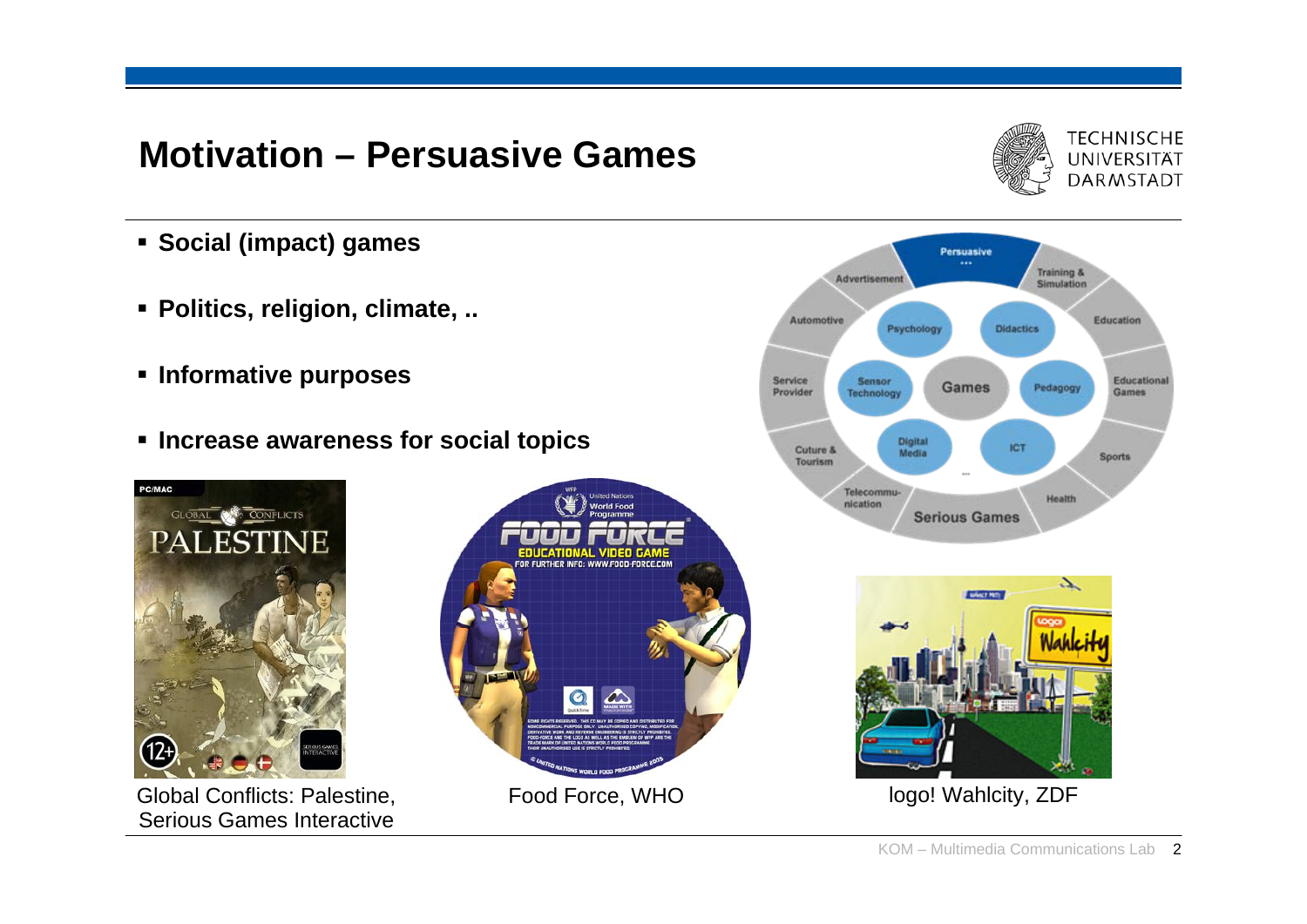### **Sometimes we Need More...**

![](_page_2_Picture_1.jpeg)

![](_page_2_Picture_2.jpeg)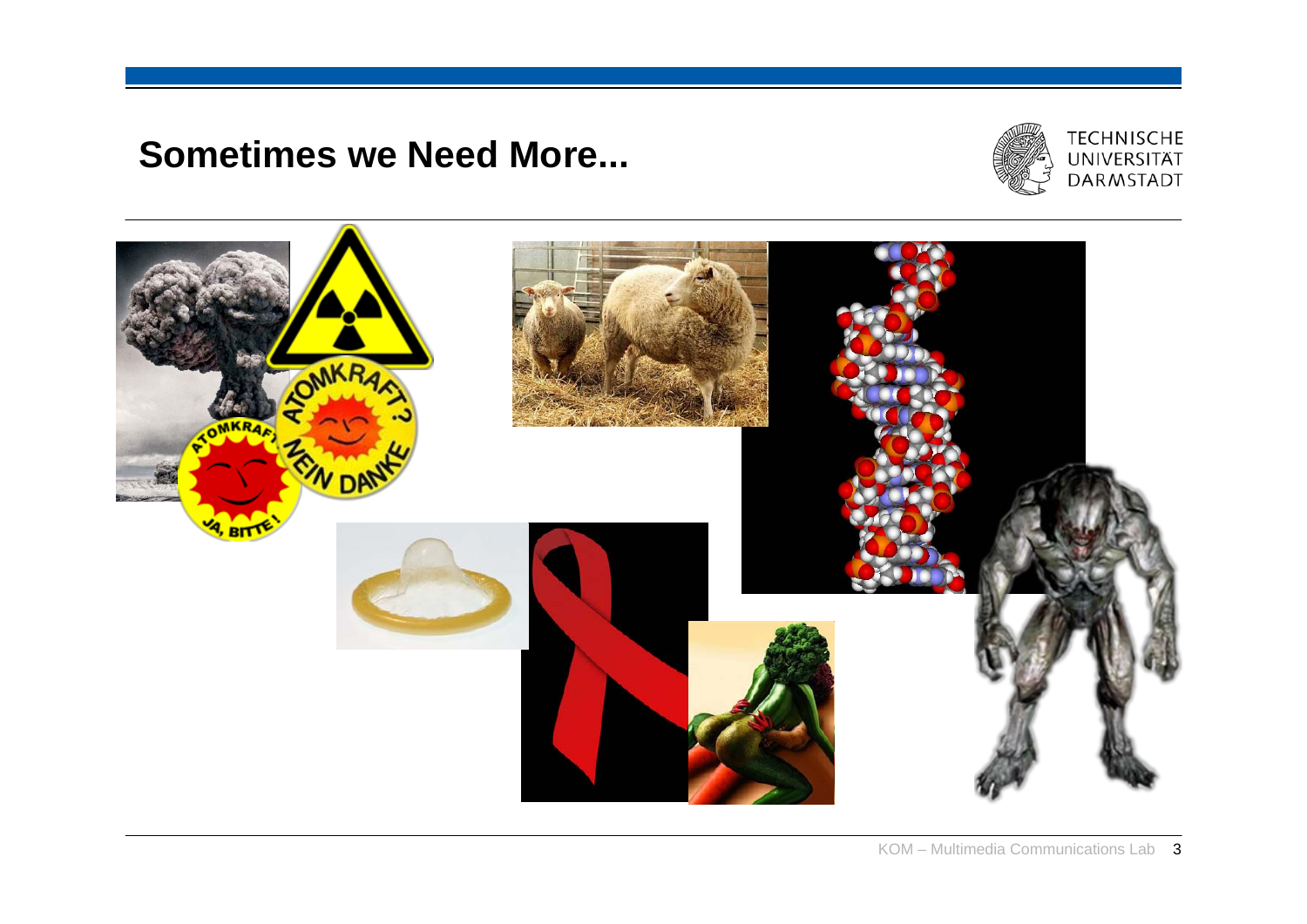## **Socio-Critical Media**

#### **Properties of socio-critical media**

- Make aware for **socio-critical topics**
- Motivate people to **deal** with the topic (**think! and talk! about**)
- Motivate people to **elaborate** an **own opinion**
- **The more popular the media the more the topic stays** alive

#### **For adults**

- Blade Runner (social decay)
- 2001- A Space Odyssey (the future, the secrets of life)
- Full Metal Jacket, Saving Private Ryan (war for peace?)
- 1984 (the illusion of control and freedom)

…

### **For children:**

- **Sophie's World (dreams and philosophy)**
- **"Drachenfeuer" (social fears, self-responsibility, weapons of mass-destruction)**

**...**

![](_page_3_Figure_16.jpeg)

![](_page_3_Picture_17.jpeg)

![](_page_3_Picture_18.jpeg)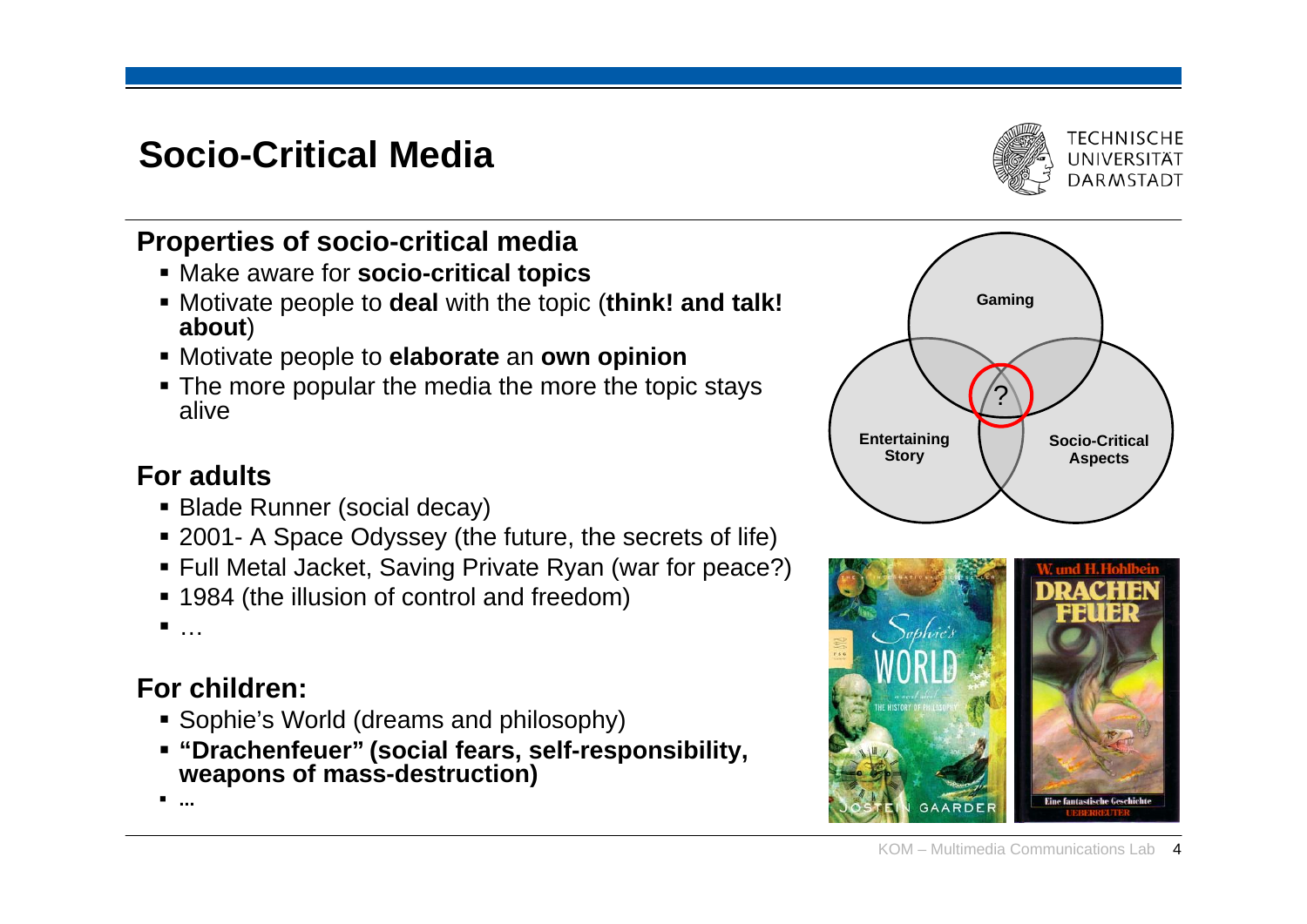## **Bringing People Together - Games as Communicative Media**

![](_page_4_Picture_1.jpeg)

![](_page_4_Figure_2.jpeg)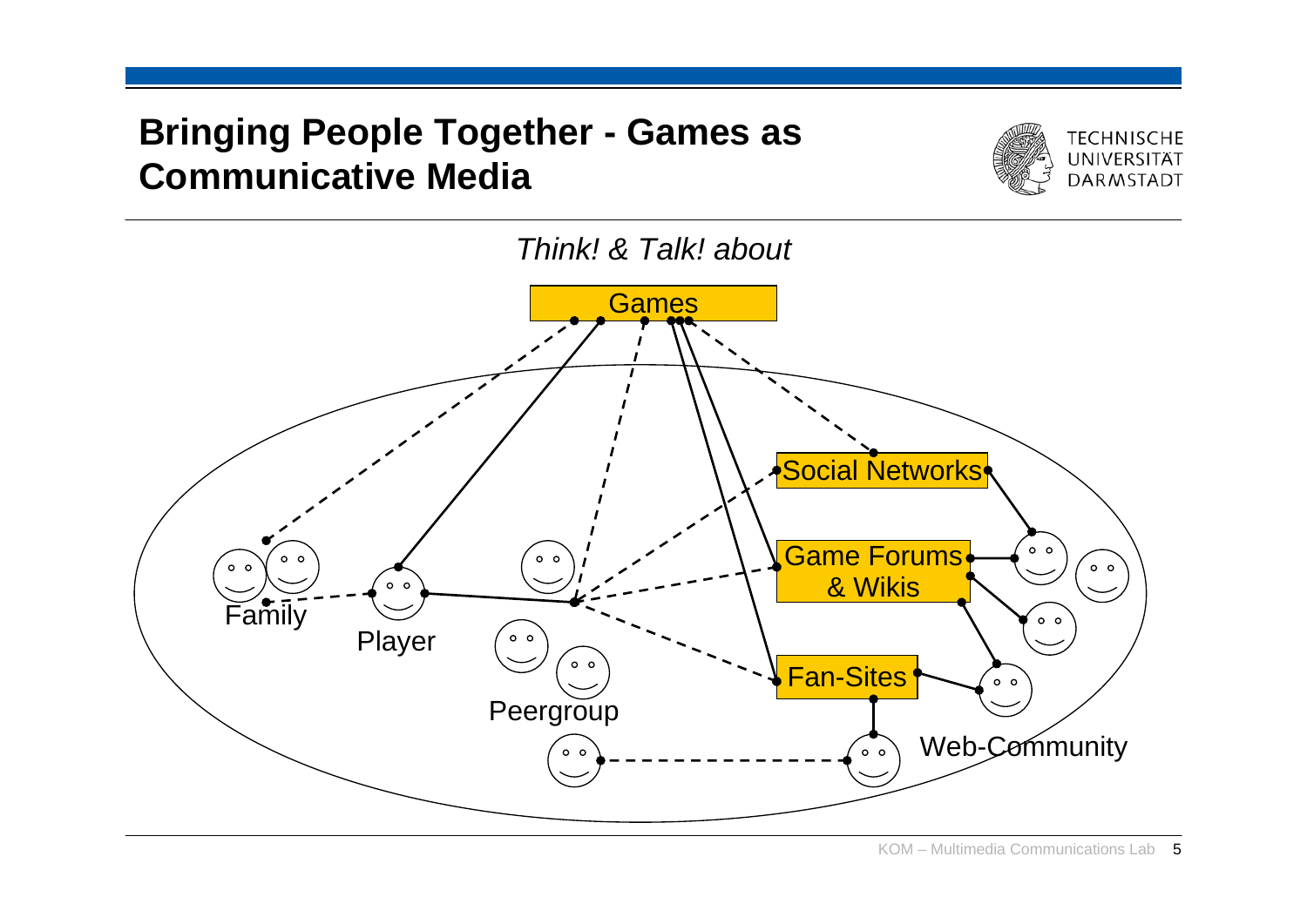## **Education in Next Generation Sandbox Games**

![](_page_5_Picture_1.jpeg)

#### **Central Requirements:**

- 1. Dense game world that motivates for active exploration and experimentation *Intrinsic motivation, exploratory learning*
- 2. A gameplay that allows to take in different roles and positions *Different aspects of the controverse topic, experimental learning*
- 3. A gameplay that encourages the elaboration and the dispute of an own oppinion

*Think! and Talk! about the topic*

4. A representation of the social topic that allows a transfer to the "real world" *Reflection*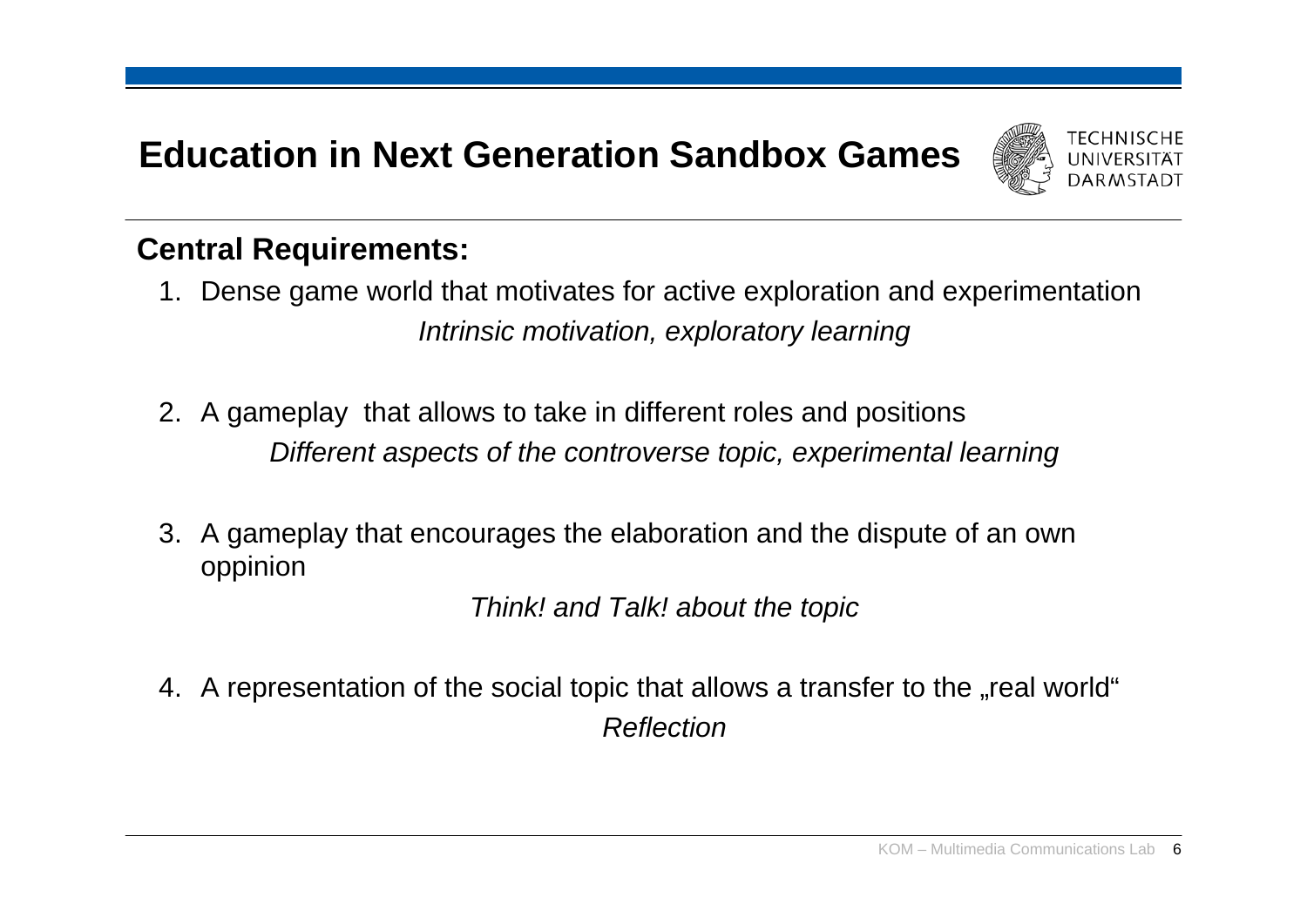## **Exploratory Learning in Exploratory game worlds**

![](_page_6_Picture_1.jpeg)

Aspects:

 $\blacksquare$  A lifelike behaving world that allow to experience the results of own behavior and the own position

*Exploratory/experimental learning, self-reflection*

- $\blacksquare$  Convincing characters that represent different positions on a topic *Find own position*
- $\blacksquare$  Characters that serve as virtual dialogue partners for the player *Dispute/Modify own/others position*
- $\blacksquare$  A lifelike behaving world to support the knowledge transfer to the real world *Reflection*

=> Combine Role-Play Games with character-based storytelling technologies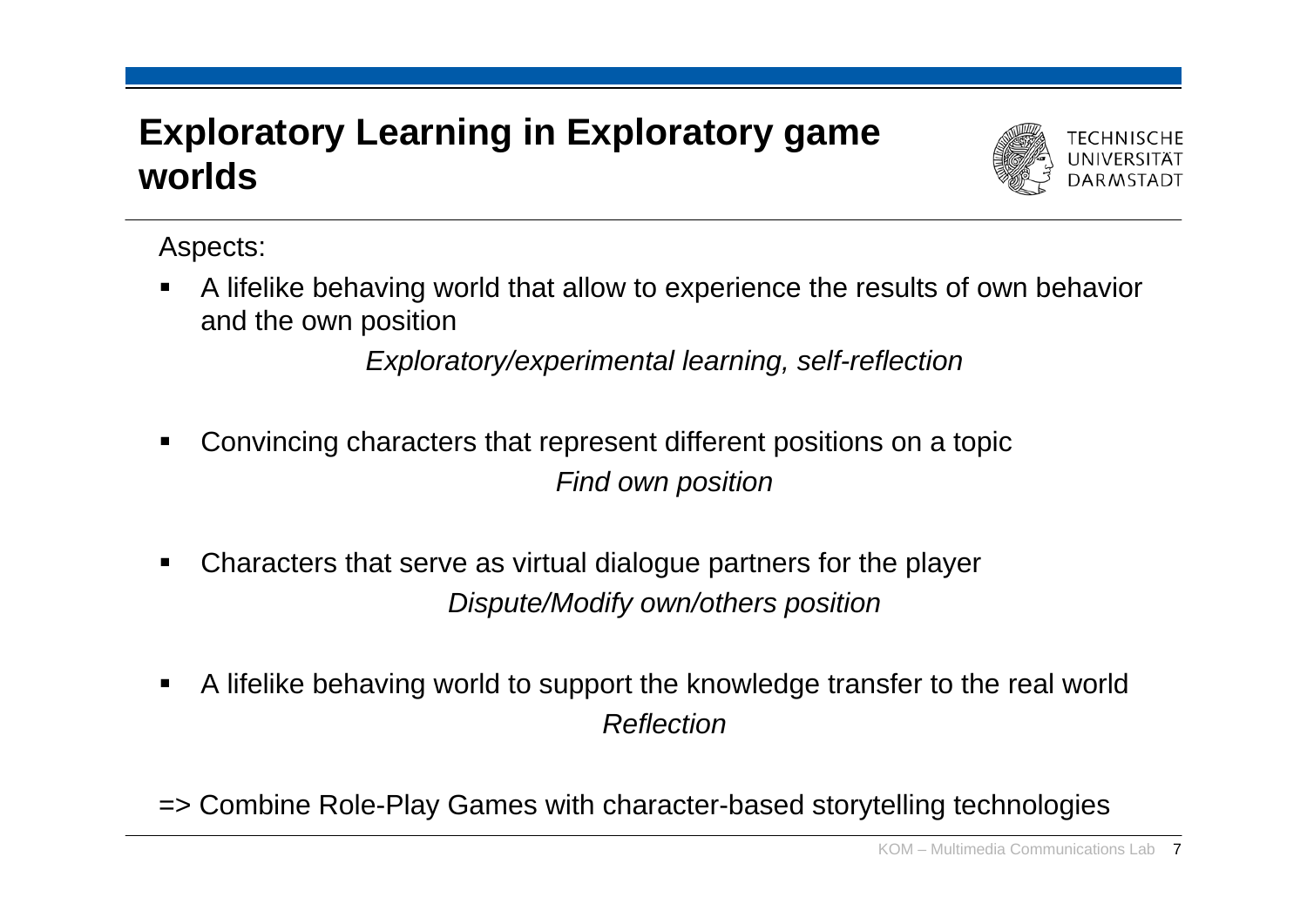## **Technical Implementation**

![](_page_7_Picture_1.jpeg)

![](_page_7_Figure_2.jpeg)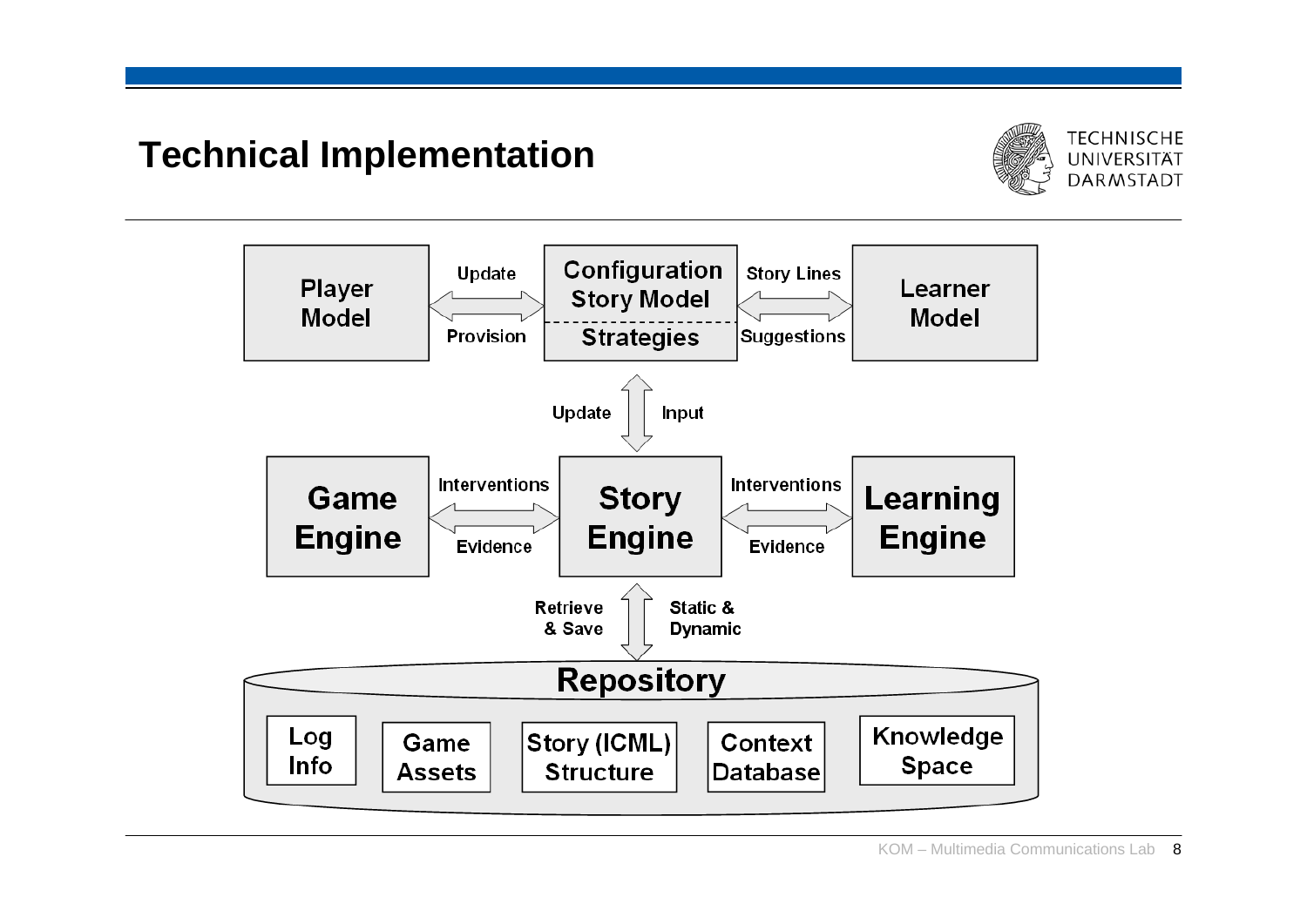## **Conclusion – Discussion**

![](_page_8_Picture_1.jpeg)

#### **Conclusion**

- Role-play games are suitable to motivate children to deal with socio-critical topics topic must be covered in a subtile, childlike manner
- $\blacksquare$ Exploratory game design makes motivation be more intrinsic
- $\blacksquare$ Children have the possibility to playfully share/discuss the "elaborated" position with their peers (over the internet)
- $\blacksquare$  Children can later use their experiences from the game world on the covered real world subject

#### **Challenges**

- **Integration of different character-based storytelling technologies with RPG-technologies (runtime, authorial complexity) and plot.**  *preventing overkill - What are appropriate concepts?*
- **Design principles for subtile, child appropriate game design.**  *What is the right amount of abstraction?*
- **Interactive character-based storytelling for children** *Appropriate interaction design for children?*

![](_page_8_Picture_11.jpeg)

![](_page_8_Figure_12.jpeg)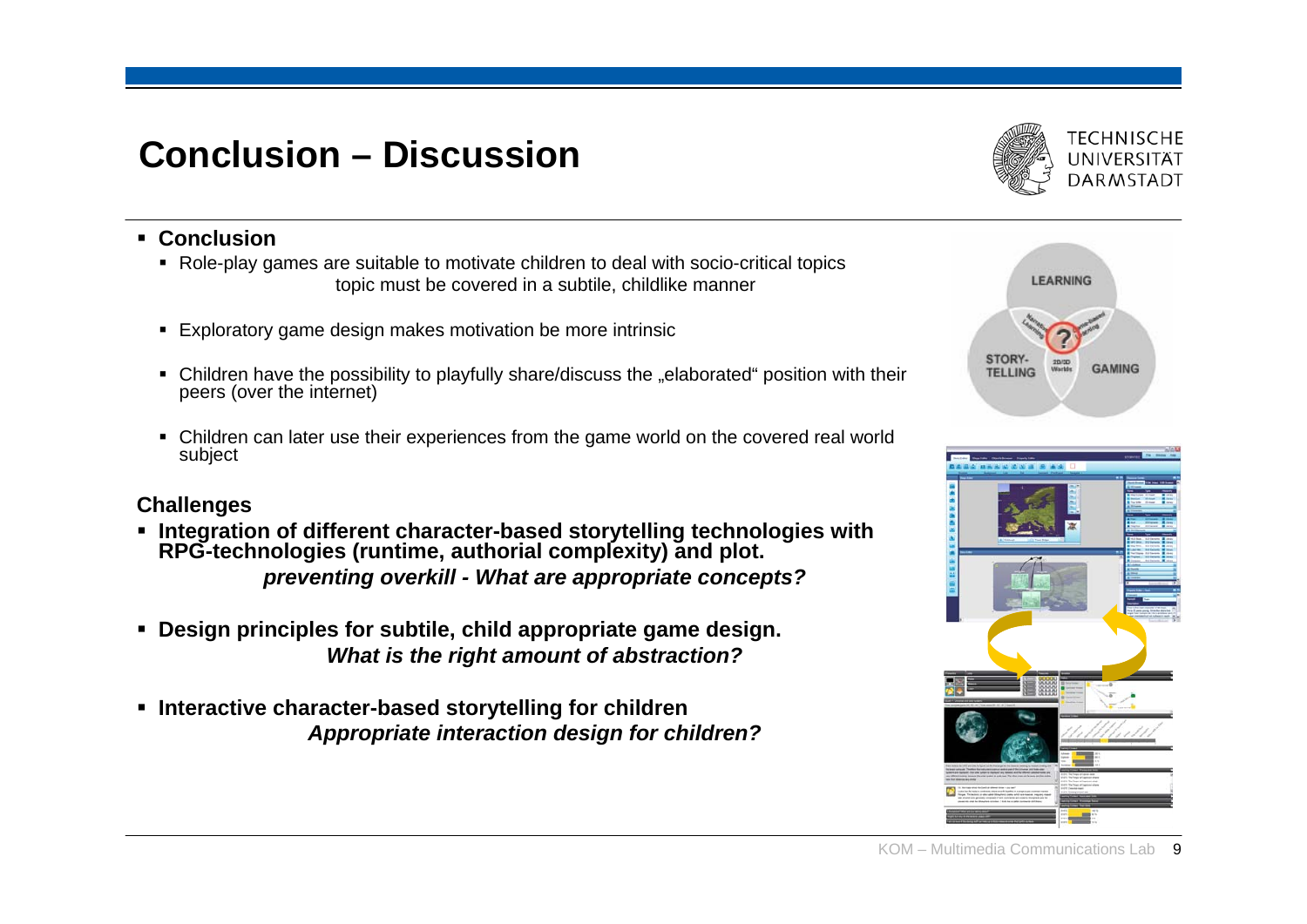## **Any Questions ?**

![](_page_9_Picture_1.jpeg)

Department of Electrical Engineering **TECHNISCHE** and Information Technology UNIVERSITÄT **Multimedia Communications Lab - KOM DARMSTADT** Dipl.-Inform. Christopher Ritter Christopher.Ritter@KOM.tu-darmstadt.de

Rundeturmstr. 10 64283 Darmstadt Germany

Phone +49 (0) 6151/166157 +49 (0) 6151/166152 Fax www.kom.tu-darmstadt.de

*"It is a paradoxical, that many educators and parents still Differentiate between a time for learning and a time for play. Without seeing the vital connection between them."* (Leo Buscaglia)

![](_page_9_Picture_6.jpeg)

**Leo Buscaglia**

![](_page_9_Figure_8.jpeg)